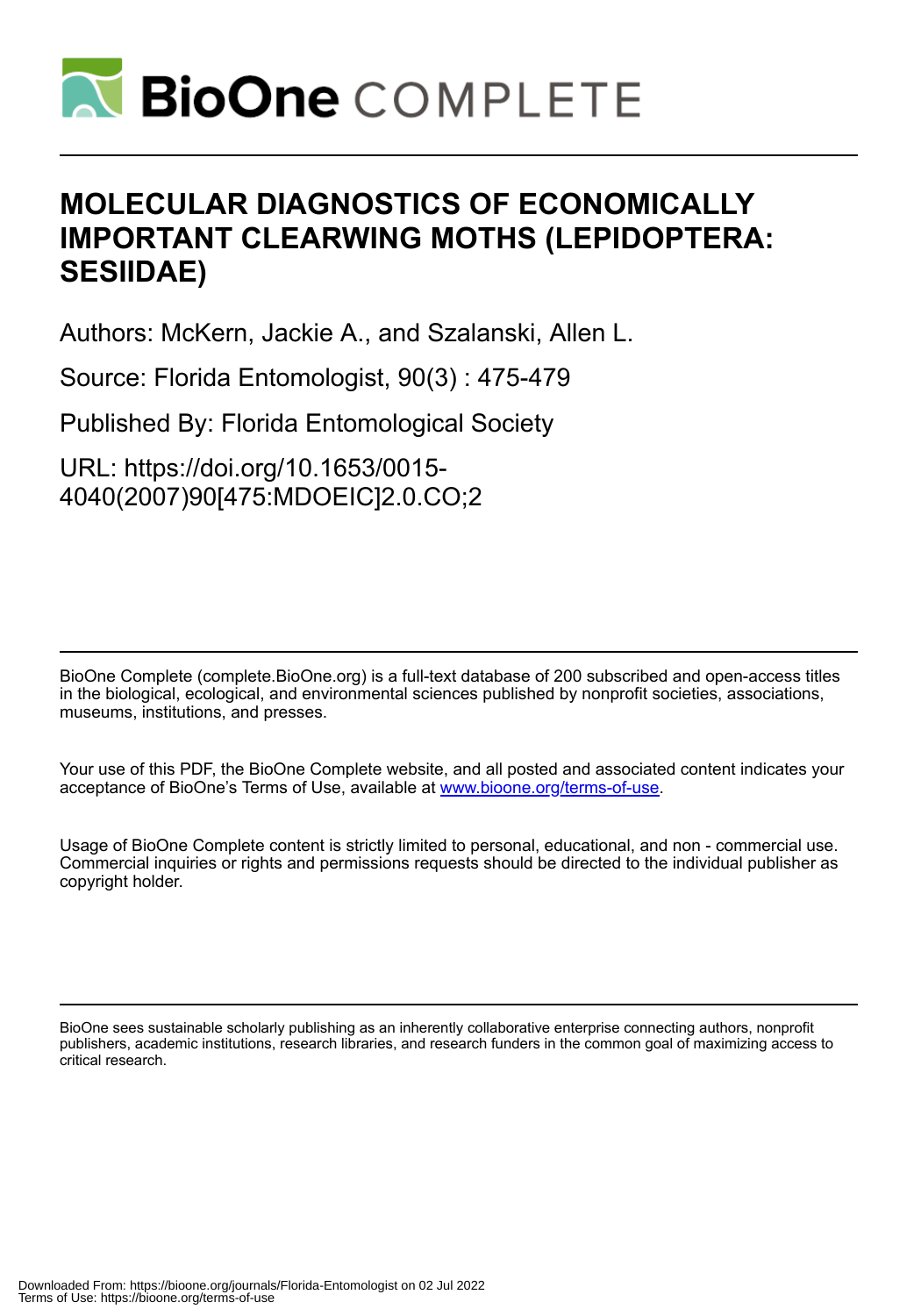# MOLECULAR DIAGNOSTICS OF ECONOMICALLY IMPORTANT CLEARWING MOTHS (LEPIDOPTERA: SESIIDAE)

JACKIE A. MCKERN AND ALLEN L. SZALANSKI Department of Entomology, University of Arkansas, Fayetteville, AR, USA

#### **ABSTRACT**

Larvae of many species of Sesiidae, the clearwing moths, are important pests in commercial nurseries, urban landscapes, timber stands, vineyards, and orchards. They cause economic loss by larval boring in stems and roots of herbaceous and woody plants. Researchers and growers often monitor for the presence of economically important sesiid adults with pheromone traps. These traps often attract more than one species of Sesiidae and specimens often degrade making identification difficult or impossible. This can cause problems in monitoring programs where species-specific control programs are used. Polymerase chain reaction (PCR) was used to amplify a 606-bp region of the mitochondrial DNA cytochrome oxidase I (COI), tRNA leucine, and COII gene. This region exhibited 7.7-19.5% genetic variability among 8 species of Sesiidae. Samples were sequenced and restriction sites identified. PCRrestriction fragment length polymorphism (PCR-RFLP) analysis was conducted on 8 species of Sesiidae, *Melittia satyriniformis*, *Paranthrene simulans*, *Pennisetia marginata*, *Synanthedon pictipes*, *S. exitiosa*, *S. scitula*, *S. rileyana*, and *Vitacea polistiformis*, with 2 restriction enzymes, *Dra* I and *Hinf* I. This method is time efficient requiring less than 8 h to perform and cost efficient with each sample about \$1. PCR-RFLP provides an accurate method to differentiate 8 species of adult clearwing moths commonly found in traps baited with commercially available pheromone lures.

Key Words: COI, PCR-RFLP, *Melittia*, *Paranthrene*, *Pennisetia*, *Synanthedon*, *Vitacea*

### RESUMEN

Las larvas de muchas de las especies de la familia Sesiidae, palomillas de alas claras, son plagas importantes en viveros comerciales, áreas urbanas, árboles maderables, viñas y huertos. Ellas causan perdidas económicas al barrenar los tallos y raices de plantas herbáceas y leñosas. Investigadores y agricultores a menudo realizan un monitoreo para la presencia de los adultos sesiidos de importancia económica usando trampas con feromonas. Estas trampas a menudo atraen mas de una especie de Sesiidae y los especimenes a menudo se degradan y con ello se hace dificil o imposible su identificación. Esto puede causar problemas en los programas de monitoreo donde se usan programas de control para la especie especifica. La reacción en cadena por la polimerasa (RCP) fue usada para amplificar la región de 606-pb de la citocromo-c-oxidasa I (COI) de la ADN mitocondrial, tRNA de leucina y del gene COII. Esta región exhibió una variabilidad genética de 7.7-19.5% entre 8 species de Sesiidae. Las muestras fueron secuenciadas y los centros de restricción identificados. Se realizó un análisis del polimorfismo de la longitud de los fragmentos de restricción (PCR-RFLP) para las 8 especies de Sesiidae, *Melittia satyriniformis*, *Paranthrene simulans*, *Pennisetia marginata*, *Synanthedon pictipes*, *S. exitiosa*, *S. scitula*, *S. rileyana* y *Vitacea polistiformis*, con 2 enzimas de restricción , *Dra* I y *Hinf* I. Este método es eficiente en cuanto a que requiere menos de 8 horas de tiempo para ejecutar y eficiente en cuanto a su costo de \$1 por muestra. El PCR-RFLP provee un método preciso para diferenciar los adultos de estas 8 especies de palomillas de alas claras encontradas frecuentemente en trampas cebadas con señuelos de feromonas comercialmente disponsibles.

The Sesiidae are a well defined lepidopteran family with over 1000 described species worldwide (Eichlin & Duckworth 1988). In North America north of Mexico 123 species in 20 genera are represented (Eichlin & Duckworth 1988). Geographic distribution and abundance at all taxonomic levels are poorly known. The Sesiidae are quite inconspicuous and difficult to collect due to their mimicry of wasps and diurnal flight. This has resulted in very poor representation in collections. Sesiid species in the genera *Paranthrene* (Hübner)

and *Synanthedon* (Hübner) cause economic loss to commercial nurseries and timber producers in the United States (Solomon et al. 1982). If not controlled, *Synanthedon exitiosa* (Say) and *S. pictipes* (Grote & Robinson) can destroy entire orchards of fruit trees (Nielson 1978). *Vitacea polistiformis* (Engelhardt) is a common pest in vineyards (Johnson et al. 1981); *Melittia satyriniformis* (Hübner) is a pest of squash (Klun et al. 1990), and *Pennisetia marginata* (Harris) will damage blackberry and raspberry plants (Raine 1962).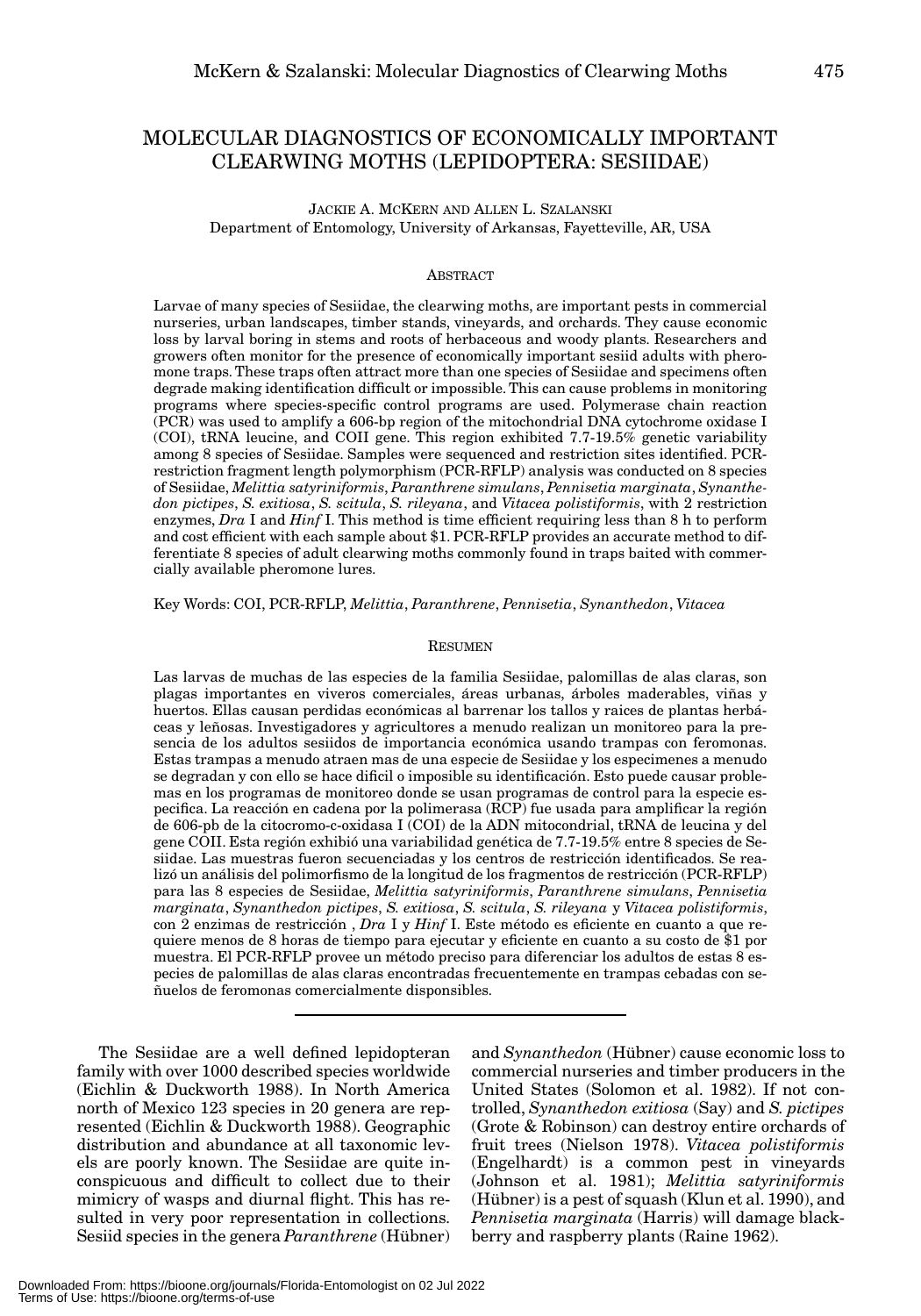Pheromone wing traps are a popular method of monitoring for the adult moths in areas at risk for sesiid damage. These traps are economical and easy to use. The insect becomes entangled in sticky glue on the trap bottom and can survive several days, losing scales and limbs while trying to break free. Unless these traps are checked on a daily basis, moths trapped on the sticky bottoms can become impossible to identify to species. Sesiids are often cross-attracted to pheromones and different species are commonly found in traps baited with species-specific pheromone lures (McKern 2005). Even when specimens are properly preserved, species can be difficult to differentiate morphologically. A molecular diagnostics protocol could be very helpful in distinguishing sesiids that are target pests from non-pest species.

Polymerase chain reaction-restriction fragment length polymorphism (PCR-RFLP) is a technique that is inexpensive, simple, reliable, repeatable, and can be used on the insect during any developmental stage, including eggs, larvae, pupae and adults (Taylor & Szalanski 1999). The mitochondrial region has proven useful in other molecular diagnostic protocols. Brown et al. (1999) used the cytochrome oxidase region of mtDNA to differentiate 6 moth species in the genus *Wiseana* (Viette) (Lepidoptera: Hepalidae) and Lewter et al. (2006) developed molecular diagnostics using mtDNA to distinguish 7 noctuid species commonly found in *Spodoptera frugiperda* (J.E. Smith) pheromone traps. The purpose of this study was to identify PCR-RFLP diagnostic char-

acters with mtDNA marker for 8 species of Sesiidae commonly found in wing traps baited with commercially available pheromone lures.

# MATERIALS AND METHODS

# Samples

Sesiids were collected in 2004 with Trécé Pherocon IC wing traps (Trécé, Inc., Adair, OK) baited with commercially available pheromone lures. Moths were collected from 4 counties in Arkansas as follows: blackberry planting and vineyard in Faulkner County; vineyard in Madison County, peach and apple orchard in Carroll County; and forest, squash planting, and apple orchard in Washington County (Table 1). Two *P. marginata* larvae were collected from blackberry crowns for analysis. All other samples consisted of adults. Samples were identified morphologically with the key "The Moths of America North of Mexico" (Eichlin & Duckworth 1988) and placed separately in 1.5-mL Eppendorf tubes and stored at -20°C until processing. Voucher specimens were deposited in the University of Arkansas Arthropod Museum Fayetteville, AR.

DNA Extraction, Amplification, and Purification

DNA was extracted from the thoraces of individual adult specimens or the head capsules of larval specimens by using the Puregene DNA isolation kit D-5000A (Gentra, Minneapolis, MN).

| Sample ID                  | County, AR                                   | Manufacturer, lure | No. sequenced          | No. PCR-RFLP      |
|----------------------------|----------------------------------------------|--------------------|------------------------|-------------------|
| 1. Paranthrene simulans    | Washington<br>Carroll<br>Faulkner<br>Madison | Scentry, BC        | 3<br>2<br>2            | 3<br>5            |
| 2. Vitacea polistiformis   | Faulkner                                     | Trécé, GRB         | 2                      | 3                 |
| 3. Melittia satyriniformis | Washington<br>Faulkner<br>Madison            |                    | 2<br>$\mathbf{2}$<br>2 | 8<br>$\mathbf{2}$ |
| 4. Pennisetia marginata    | Faulkner                                     | APTIV, RCB         | 4                      | 8                 |
| 5. Synanthedon rileyana    | Washington<br>Carroll<br>Faulkner            | <b>APTIV, RCW</b>  | 2<br>2                 | 3<br>3<br>4       |
| 6. Synanthedon exitiosa    | Faulkner                                     | Trécé, GPTB        | 2                      | 10                |
| 7. Synanthedon pictipes    | Washington<br>Carroll                        | Trécé, LPTB        | 2<br>2                 | 10<br>2           |
| 8. Synanthedon scitula     | Washington<br>Carroll<br>Faulkner            | Trécé, DWB         | 4<br>$\overline{2}$    | г,<br>3           |

TABLE 1. SAMPLE COLLECTION DATA, AND SAMPLES SUBJECTED TO DNA SEQUENCING AND PCR-RFLP.

Abbreviations: BC: Oak, Rhododendron, Ash, Banded Ash, Lilac borer; GRB: Grape Root Borer; SVB: Squash Vine Borer; RCB: Raspberry Crown Borer; RCW: Raspberry Clearwing; GPTB: Greater Peach Tree Borer; LPTB: Lesser Peach Tree Borer; DWB: Dogwood Borer.

Manufacturer Locations: Scentry (Billings, Montana); Trécé (Adair, Oklahoma); APTIV (Portland, Oregon).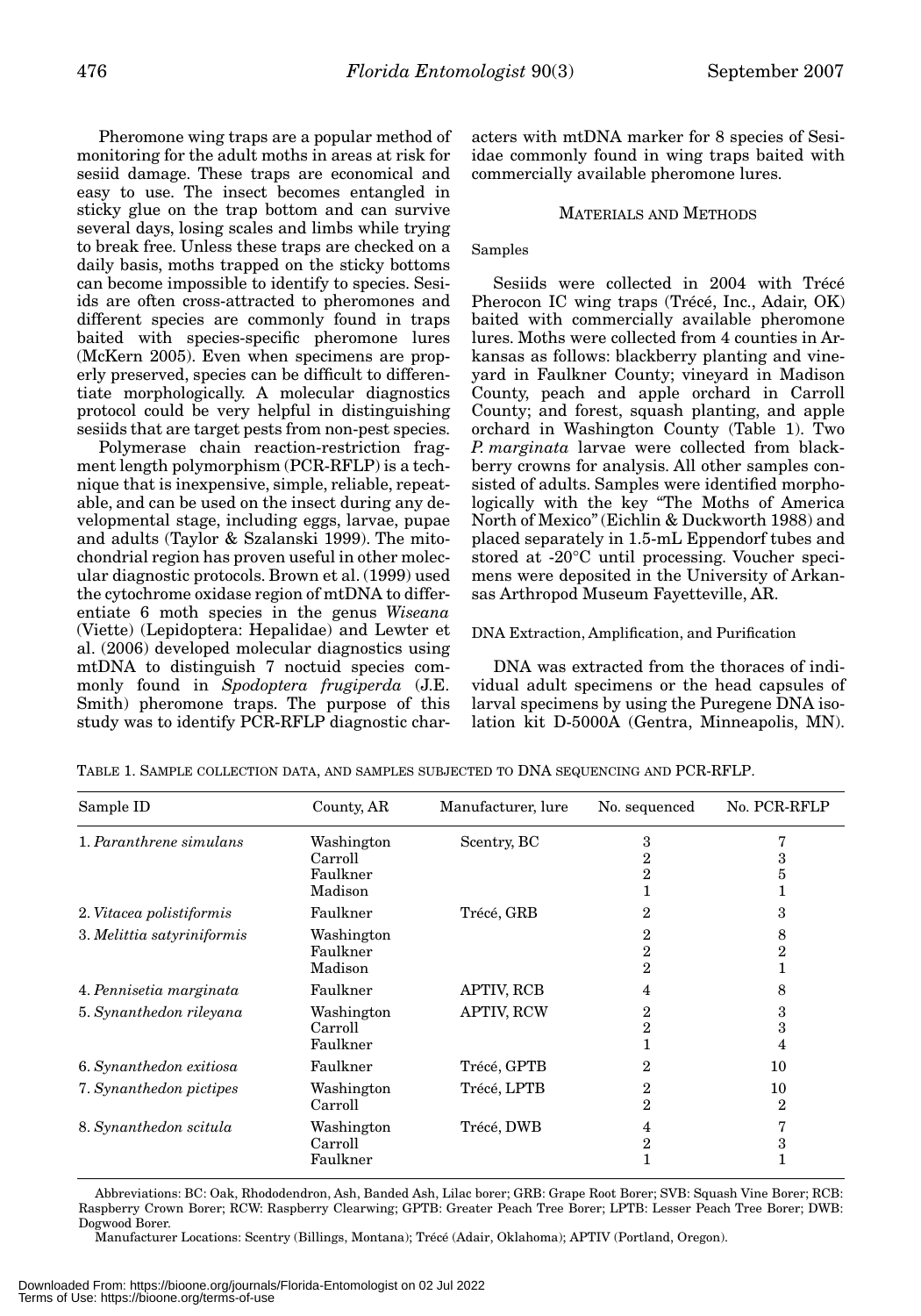Extracted DNA was resuspended in 50 µL of Tris: EDTA and stored at -20°C.

DNA PCR was conducted with primers C1-J-2797 (5'-CCTCGACGTTATTCAGATT ACC-3') (Simon et al. 1994) and C2-N-3400 (5'-TCAATAT-CATTGATGACCAAT-3') (Taylor et al. 1997). These primers amplify approximately 606 bp of the mtDNA cytochrome oxidase I gene (COI), tRNA-leu and cytochrome oxidase II gene (COII). PCR reactions were conducted with 2 µL of the extracted DNA. The thermal cycler profile for the mtDNA COII gene consisted of 35 cycles of 94°C for 45 s, 46 $\degree$ C for 45 s, and 72 $\degree$ C for 45 s per Szalanski et al. (2000).

Amplified DNA from individual sesiids was purified and concentrated with minicolumns according to the manufacturer's instructions (Wizard PCRpreps, Promega) (Table 1). Samples were sent to the University of Arkansas Medical School Sequencing Facility (Little Rock, AR) for direct sequencing in both directions. DNA sequences were aligned with Clustal W (Thompson et al. 1994) and consensus sequences obtained with BioEdit 5.89 (Hall 1999). Sequence data were deposited in GenBank with accession numbers DQ205539- DQ205573.

### Digests

Restriction sites were predicted from the DNA sequence data with BioEdit 5.89 (Hall 1999). Amplified DNA from unknown specimens of each species (*P. simulans*, *V. polistiformis*, *M. satyriniformis*, *P. marginata*, *S. rileyana*, *S. pictipes*, and *S. scitula*) was digested according to manufacturer's (New England Biolabs, Ipswich, MA) recommendations following Cherry et al. (1997) with the restriction enzymes *Dra* I and *Hinf* I (Table 2). Fragments were separated by 2% agarose gel electrophoresis per Taylor et al. (1996). Gels were photographed with a UVP BioDoc-it documentation system (Upland, CA).

# RESULTS AND DISCUSSION

DNA sequencing of the mtDNA amplicon from 38 sesiids resulted in an average amplicon size of 606 bp. Interspecific genetic variation ranged between 7.1-19.5% among the 8 species of Sesiidae. Two restriction enzymes, which did not have any intraspecific variation, were selected for PCR-RFLP. The *Dra* I digest had 6 restriction patterns among the 8 sesiid moths (Table 2 and Fig. 1), and the *Hinf* I digest produced four restriction patterns (Table 2 and Fig. 2). From the 81 moths subjected to PCR-RFLP no intraspecific variation was observed for the 2 restriction enzymes. By combining the restriction patterns from the 2 digests, the 8 sesiid species in this study can be readily differentiated. This is the first time PCR-RFLP has been utilized to distinguish sesiid pests commonly found in pheromone traps.

This technique is cost efficient and useful for identification of degraded or badly damaged adult specimens and hard to identify larvae. Each reaction costs <\$1.00 per sample and the use of a small amplicon facilitates the use of specimens that are slightly degraded (Taylor et al. 1996). Other advantages to the PCR-RFLP technique include reliability and time efficiency. Because the restriction patterns are based on specific DNA sequences, there are no false positives obtained (Roehrdanz 1997) and the whole procedure can be performed in under 8 h.

An important advantage in using the COI, COII mtDNA region for this PCR-RFLP technique is that most fragments created by the digests are relatively large and clearly separated with 2% agarose gel during electrophoresis, which eliminates the need for polyacrylamide-gel electrophoresis or high resolution agarose gels. This increases cost efficiency when dealing with large numbers of samples.

The results described here demonstrate that PCR-RFLP of mtDNA provides a simple and reli-

TABLE 2. RESTRICTION SITES, FRAGMENTS, AND PATTERNS FOR SESIID PCR-RFLP USING RESTRICTION ENZYMES *Hinf* I AND *Dra* I.

|                         | $Hint$ I         |              |         | Dra I            |               |         |
|-------------------------|------------------|--------------|---------|------------------|---------------|---------|
| <b>Species</b>          | Restriction site | Fragments    | Pattern | Restriction site | Fragments     | Pattern |
| Paranthrene simulans    |                  | 606          | A       | 256, 312, 582    | 256, 270      | A       |
| Vitacea polistiformis   | 203              | 203, 403     | B       | 252, 309         | 252, 297      | A       |
| Melittia satyriniformis | 102              | 102, 504     | C       | 139, 253, 309    | 139, 114, 297 | B       |
| Pennisetia marginata    | 102              | 102, 504     | C       | 253, 558, 579    | 253, 305      | A       |
| Synanthedon rileyana    | 15, 102, 270     | 87, 168, 336 | D       | 252, 306         | 252, 300      | A       |
| S. exitiosa             | 15, 102          | 87, 504      | C       | 252              | 252, 354      | C       |
| S. pictipes             | 15, 102          | 87, 504      | C       | 139, 252         | 139, 113, 354 | D       |
| S. scitula              | 15, 102          | 87, 504      | С       |                  | 606           | E       |

 $\alpha^*$  = "no cut".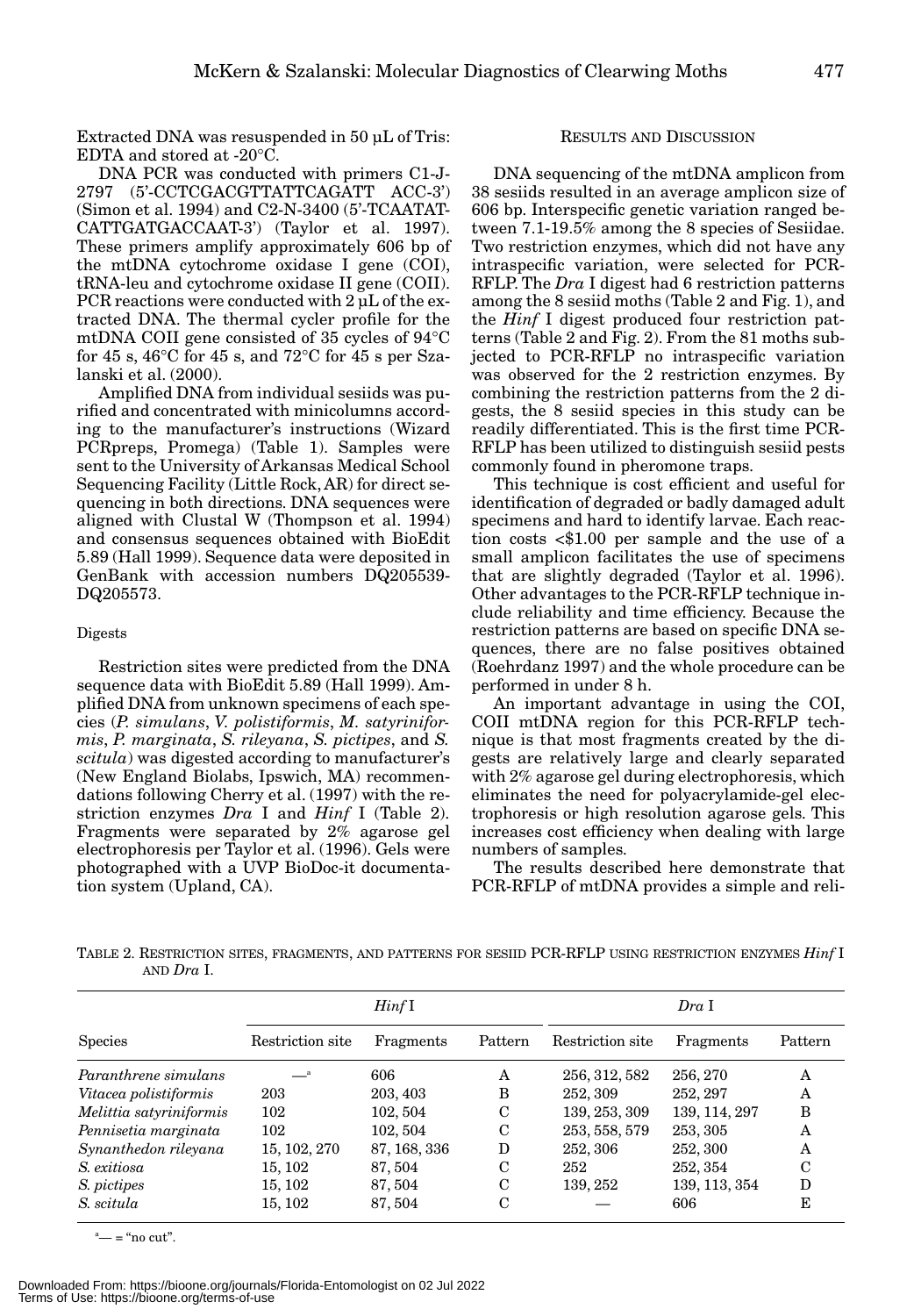

Fig. 1. Agarose gel depicting PCR-RFLP *Dra* I digest patterns of PCR amplified mtDNA for 8 sesiid species.



Fig. 2. Agarose gel depicting PCR-RFLP *Hinf* I digest patterns of PCR amplified mtDNA for 8 sesiid species.